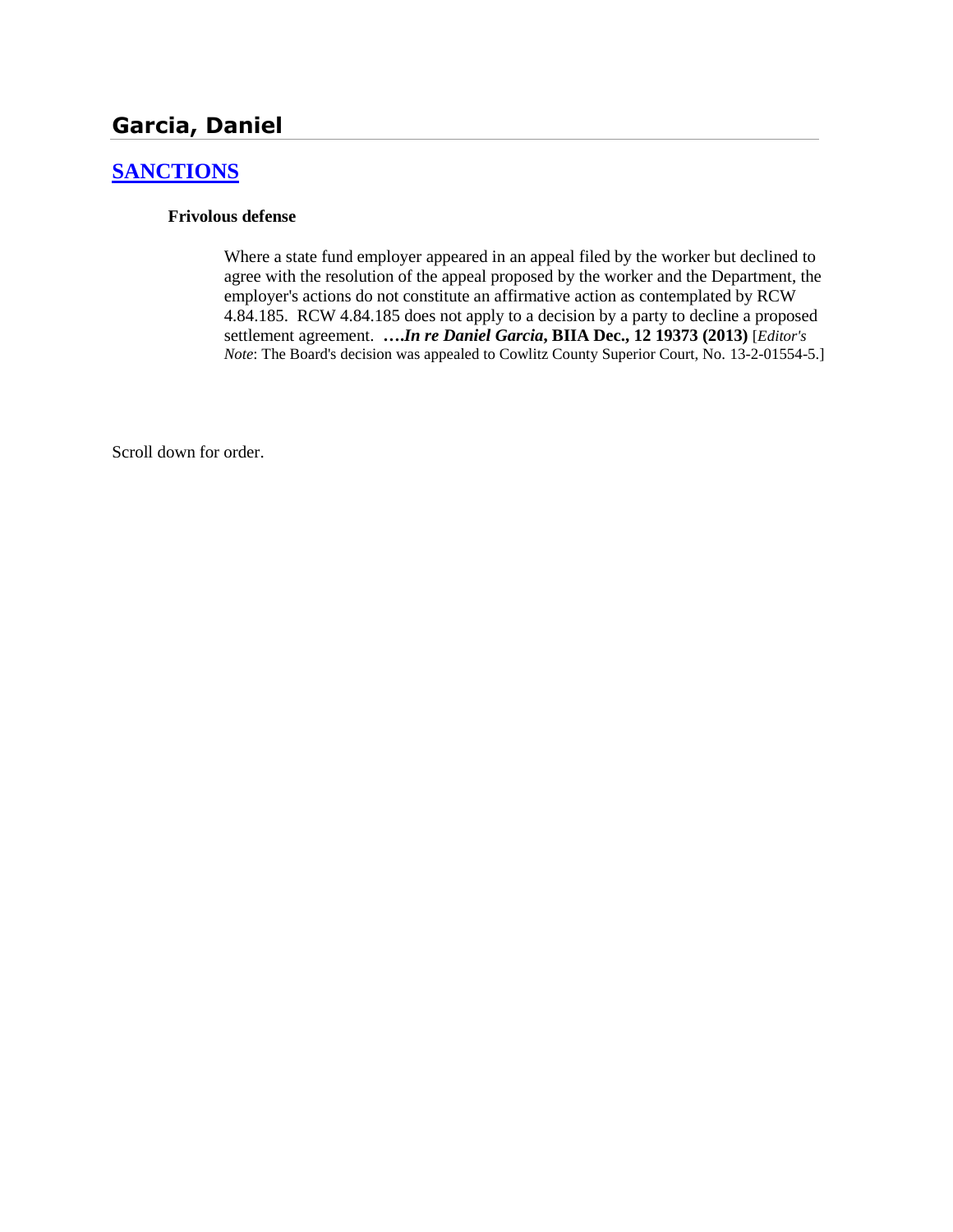# **BEFORE THE BOARD OF INDUSTRIAL INSURANCE APPEALS STATE OF WASHINGTON**

**)**

### **IN RE: DANIEL I. GARCIA ) DOCKET NOS. 12 19373 & 12 21275**

### **CLAIM NO. AG-77739 ) ORDER DENYING MOTION FOR SANCTIONS**

In Docket No. 12 19373, the claimant, Daniel I. Garcia, filed an appeal with the Board of Industrial Insurance Appeals on August 6, 2012, from an order of the Department of Labor and Industries dated August 1, 2012. In this order, the Department denied the claimant time-loss compensation benefits from March 28, 2012, through July 31, 2012.

In Docket No. 12 21275, Mr. Garcia, filed an appeal with the Board of Industrial Insurance Appeals on September 24, 2012, from an order of the Department dated July 31, 2012. In this order, the Department affirmed an order dated March 28, 2012, in which it denied time-loss compensation benefits from June 16, 2011, through March 27, 2012.

On May 21, 2013, a Proposed Decision and Order was issued in which the industrial appeals judge reversed and remanded the Department orders dated July 31, 2012, and August 1, 2012. Mr. Garcia filed a timely Petition for Review of the Proposed Decision and Order. On July 16, 2013, the Board issued a Decision and Order in which it reversed the Department orders and remanded the matters to the Department to pay time-loss compensation benefits from June 16, 2011, through July 31, 2012.

24 25 26 On August 16, 2013, Mr. Garcia filed a Motion for Sanctions against the state fund employer, Shipp Brothers Landscape, Inc., based on a frivolous defense under RCW 4.84.185. Mr. Garcia argues that there was no evidence of any planned defense, or even a theory of a defense by the employer, or its representative, Washington State Farm Bureau, per Richard Clyne. Mr. Garcia claims that the employer required him to present a prima facie case for the sole purpose of forcing him to litigate while having no plans to defend, and requests an award of attorney fees and costs. Mr. Garcia's attorney, Robert R. Hall, submitted a timesheet detailing the time he spent on this claim and the tasks performed. Mr. Hall requests as sanctions, an attorney fee of \$9,132.50, and \$2,123.20 in costs.

27 28 29 30 In the employer's response to the claimant's motion, it notes that neither the Washington State Farm Bureau nor the employer is charged with defending orders issued by the Department of Labor and Industries. It argues that there is no support for the conclusion that an employer's failure to step into the shoes of the Department in defending its own order constituted a frivolous defense.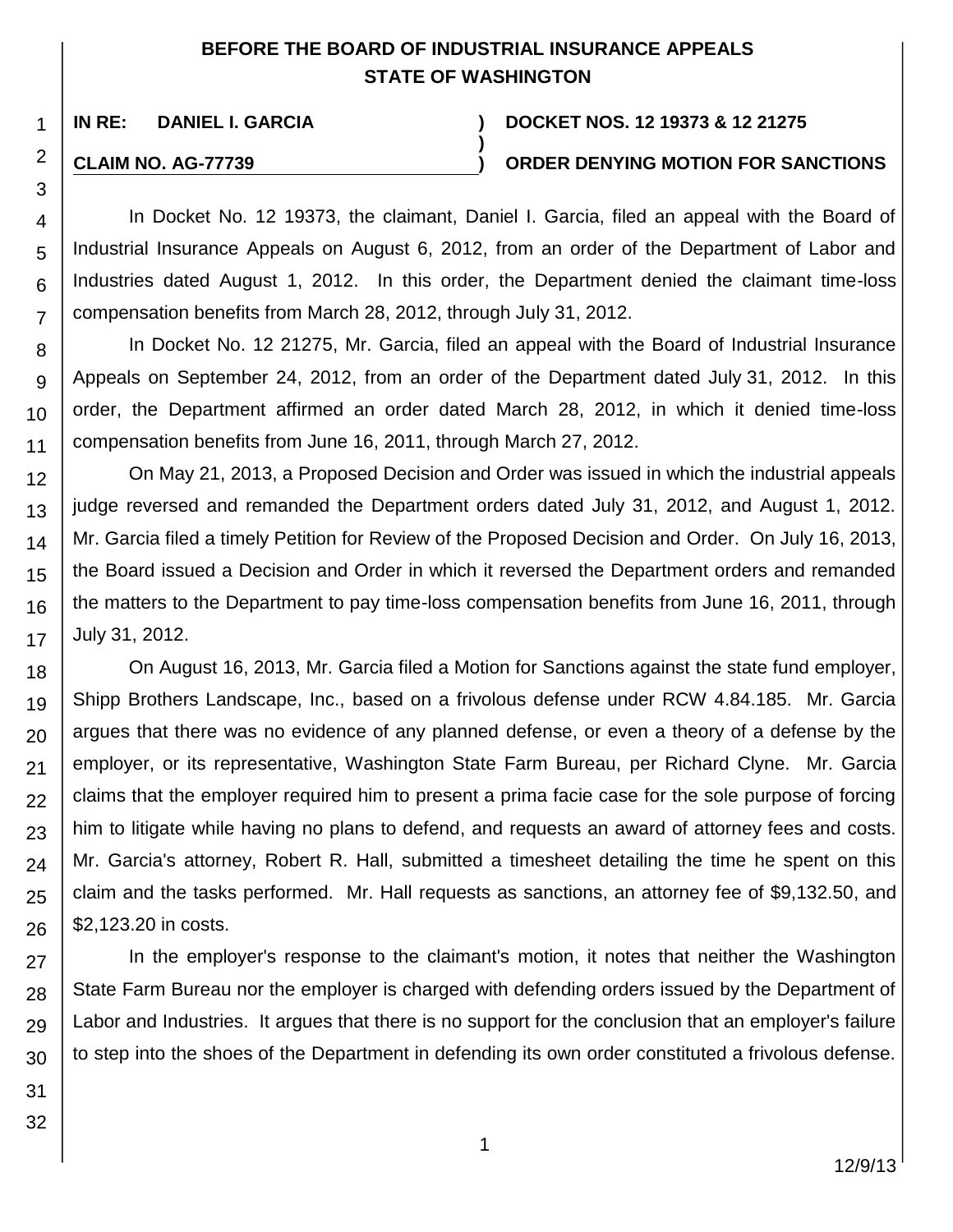1 2 There is no support for the conclusion that not agreeing to an offer of settlement is a frivolous defense.

3 4 5 The Department's response to the claimant's Motion for Sanctions consists of a letter dated September 4, 2013, from Assistant Attorney General Katy J. Dixon, to Executive Secretary J. Scott Timmons, stating that the Department does not object to the claimant's motion.

6 7 8 9 10 11 12 We will briefly discuss the events that preceded the filing of the motion for sanctions. A conference was held in these appeals on October 23, 2012, at which time the matter was set for a hearing for February 7, 2013. An Interlocutory Order Establishing Litigation Schedule was issued on October 29, 2012, noting that the claimant indicated that he would present his own testimony, Dr. Fisher, and unidentified medical, lay, and vocational witnesses. The Department indicated that it would present as yet unidentified vocational, medical, and lay witnesses. Mr. Clyne attended the conference representing the employer, but did not identify any witnesses.

13 14 15 16 17 18 According to Mr. Hall, he received a message on October 30, 2012, from Assistant Attorney General Katy J. Dixon, offering to reverse and remand the orders under appeal and to pay Mr. Garcia time-loss compensation benefits from June 16, 2011, through July 31, 2012. Mr. Hall stated it is his understanding that after having been provided the clinical records of the mental health provider for Mr. Garcia, the Department's expert witness changed his position and the Department could not defend its orders.

19 20 21 Mr. Hall drafted a proposed Order on Agreement of Parties, and sent it to Ms. Dixon. A copy of the proposed agreement was eventually forwarded to Mr. Clyne. Mr. Clyne would not agree with the settlement.

22 23 24 25 On November 27, 2012, Ms. Dixon sent a letter to the industrial appeals judge, stating that as a result of further investigation, the Department would not be defending the orders on appeal. She noted that the Department would not call any witnesses, and requested that the Department's hearing time be cancelled.

26 27 28 29 30 On November 29, 2012, the industrial appeals judge sent the parties a letter, noting that the Department no longer intends to defend its orders. He stated that Mr. Garcia must still present a prima facie case for entitlement to the benefits sought. The industrial appeals judge further indicated that the employer, the remaining party with an interest, may elect to defend the Department orders being appealed.

31

32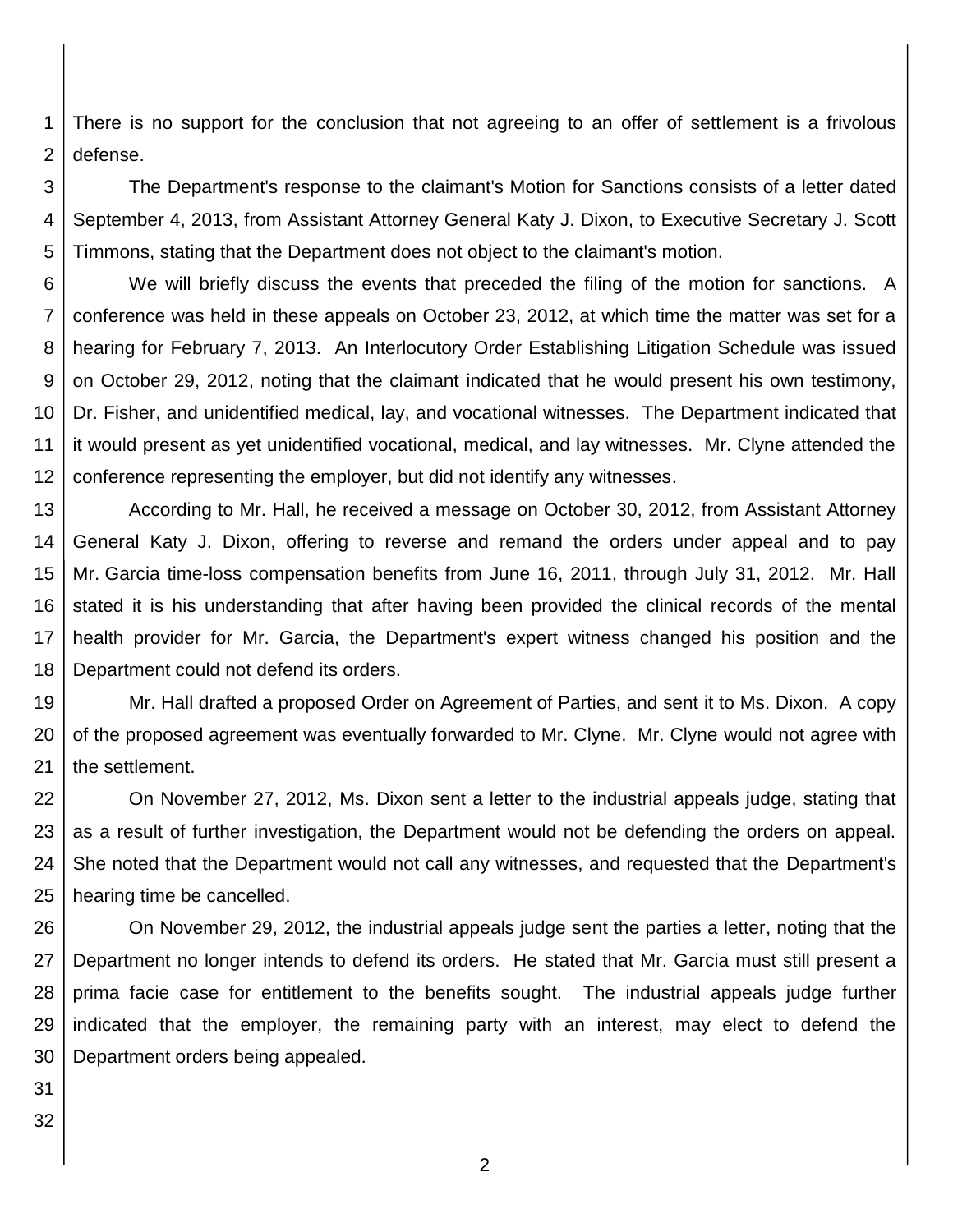1 2 3 4 5 6 7 8 Mr. Hall filed his confirmation of witnesses as required by December 28, 2012. Depositions of Jerry J. Fisher, M.D., and clinical psychologist Michael R. Shrifter, were noted for Vancouver, Washington, for February 4, 2013. That morning, Mr. Hall's office received a telephone call from Mr. Clyne. He indicated that he would not attend the depositions, as he had no questions for Dr. Fisher or Mr. Shrifter, who were both attending providers for Mr. Garcia. Mr. Hall contacted Mr. Clyne by telephone, and confirmed that he would not be attending the depositions, and that the employer would not authorize the resolution of the appeals by payment of the time-loss compensation benefits.

9 10 11 Mr. Clyne acknowledges that he informed Mr. Hall he would not cross-examine the claimant's witnesses. He attended the hearing on February 7, 2013, and asked one question of Mr. Garcia, and six questions of the claimant's vocational witness.

12

22

23

24

25

26

27

28

29

30

31

32

RCW 4.84.285 provides:

13 14 15 16 17 18 19 20 21 In any civil action, the court having jurisdiction may, upon written findings by the judge that the action, counterclaim, cross-claim, third party claim, or defense was frivolous and advanced without reasonable cause, require the nonprevailing party to pay the prevailing party the reasonable expenses, including fees of attorneys, incurred in opposing such action, counterclaim, cross-claim, third party claim, or defense. This determination shall be made upon motion by the prevailing party after a voluntary or involuntary order of dismissal, order on summary judgment, final judgment after trial, or other final order terminating the action as to the prevailing party. The judge shall consider all evidence presented at the time of the motion to determine whether the position of the nonprevailing party was frivolous and advanced without reasonable cause. In no event may such motion be filed more than thirty days after entry of the order.

The provisions of this section apply unless otherwise specifically provided by statute.

The Board has applied this statute and imposed terms in certain situations. Sanctions were imposed against the Department of Labor and Industries in the case *In re Shimangus Gaim*, BIIA Dec., 00 14616 (2002). In that case, the Department closed the claim with no evidence that the worker's conditions were fixed and stable, even though the Department's file contained medical reports that indicated the worker needed additional treatment. The Department presented no evidence at hearing. The Department argued that it is justified in taking action without a factual basis and can require the worker to prove his or her entitlement to benefits at the Board. The Board concluded that this argument is not supported by case law or any other decision or statute.